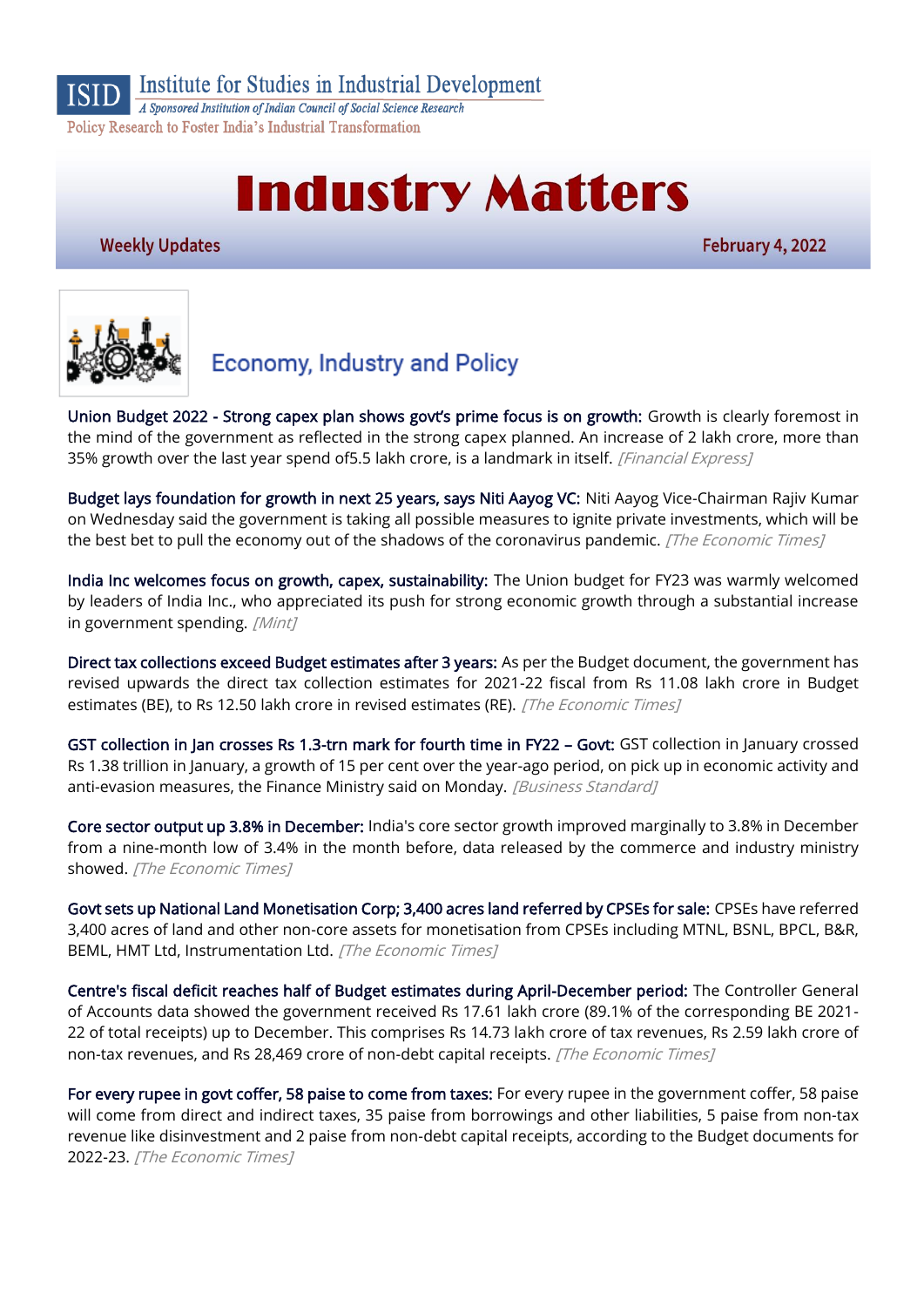[Higher capital spending, modest fiscal consolidation:](https://economictimes.indiatimes.com/news/economy/finance/budget-2022-higher-capital-spending-modest-fiscal-consolidation/articleshow/89281788.cms) The Union Budget FY2023 has prioritsed capital formation, driven by five overarching themes (1) 25% increase in capital outlay, (2) improving PPP structures (3) Urban Rejuvenation Capacity Building (4) Reform in public procurement & timely payments and (5) support to States for public works & power sector reforms. [The Economic Times]

[Govt pegs STT collection at Rs 20,000-cr for FY23:](https://economictimes.indiatimes.com/news/economy/finance/govt-pegs-stt-collection-at-rs-20000-cr-for-fy23/articleshow/89279044.cms) The sharp increase in budget estimate for the next fiscal could be on account of government's confidence in the securities market. With participation of new investors continuing to be impressive in both cash and derivative segments of stock exchanges, STT collections are expected to be higher, experts believe. [The Economic Times]

[Budget allocation to coal ministry dips 39% to Rs 393 crore in 2022-23:](https://economictimes.indiatimes.com/industry/indl-goods/svs/metals-mining/budget-allocation-to-coal-ministry-dips-39-to-rs-393-crore-in-2022-23/articleshow/89276147.cms) Union Coal ministry has got Rs 393.24 crore allocation for the next financial year in the Union Budget. The allocation is 38.9 per cent lower in comparison to the revised estimates of Rs 644.09 crore in 2021-22. [The Economic Times]

[India's cooking oil imports expected to grow at 3.4% per annum till 2030, says Economic Survey:](https://economictimes.indiatimes.com/news/economy/foreign-trade/indias-cooking-oil-imports-expected-to-grow-at-3-4-per-annum-till-2030-says-economic-survey/articleshow/89252780.cms) India's cooking oil imports will continue to grow at a high growth rate of 3.4 % per annum till 2030 due to growing urbanization and changing dietary habits with a shift toward highly processed foods with high content of vegetable oils, said the Economic Survey 2021-22 on Monday. [The Economic Times]



## **Foreign Investment**

[India receives FDI worth USD 54.1 bn during Apr-Nov:](https://economictimes.indiatimes.com/news/economy/finance/india-receives-fdi-worth-usd-54-1-bn-during-apr-nov/articleshow/89305634.cms) Sectors that attracted maximum inflows during the period include computer software and hardware (USD 9 billion), automobile (USD 5.84 billion), services (USD 4.95 billion), education (USD 2.8 billion), trading (USD 2.79 billion), construction (infrastructure) activities (USD 1.48 billion), metallurgical industries (USD 1.35 billion), and defence industries (USD 2.19 million). *[The* Economic Times]

[FDI in food processing industry increases 86% during April-September in FY22:](https://economictimes.indiatimes.com/industry/cons-products/food/fdi-in-food-processing-industry-increases-86-during-april-september-in-fy22/articleshow/89254469.cms) The foreign direct investment (FDI) in the food processing industry has increased 86% during April-September in FY22 touching \$410.62 million compared to \$220.42 million in the corresponding period of the previous year. [The Economic Times]

[Foreign telecom gear makers bullish on India:](https://economictimes.indiatimes.com/industry/telecom/telecom-news/foreign-telecom-gear-makers-bullish-on-india/articleshow/89307814.cms) Multinational telecom gear makers like Nokia and Ericsson said the production-linked incentive (PLI) scheme for design-led 5G manufacturing will position India as a global manufacturing hub and allow them to deepen their manufacturing capabilities in the country. [The Economic Times]

[Budget 2022 - Positive ringtones for private and foreign investor participation:](https://economictimes.indiatimes.com/news/economy/finance/budget-2022-positive-ringtones-for-private-and-foreign-investor-participation/articleshow/89316569.cms) India has attracted highest ever total FDI inflow of US\$ 81.72 bn during the financial year FY 2020-21. In terms of top investor countries, Singapore is at the apex with 29%, followed by the USA (23%) and Mauritius (9%) for the FY 2020-21.  $\overline{fThe}$ Economic Times]

[DPIIT to seek nod on FDI for LIC IPO:](https://www.livemint.com/news/india/cabinet-note-on-fdi-policy-for-lic-to-be-moved-soon-dpiit-secretary-11643811932540.html) The current FDI policy permits as much as 74% foreign investment under the automatic route in the insurance sector, but these rules do not apply to LIC, which is administered through a separate LIC Act. [Mint]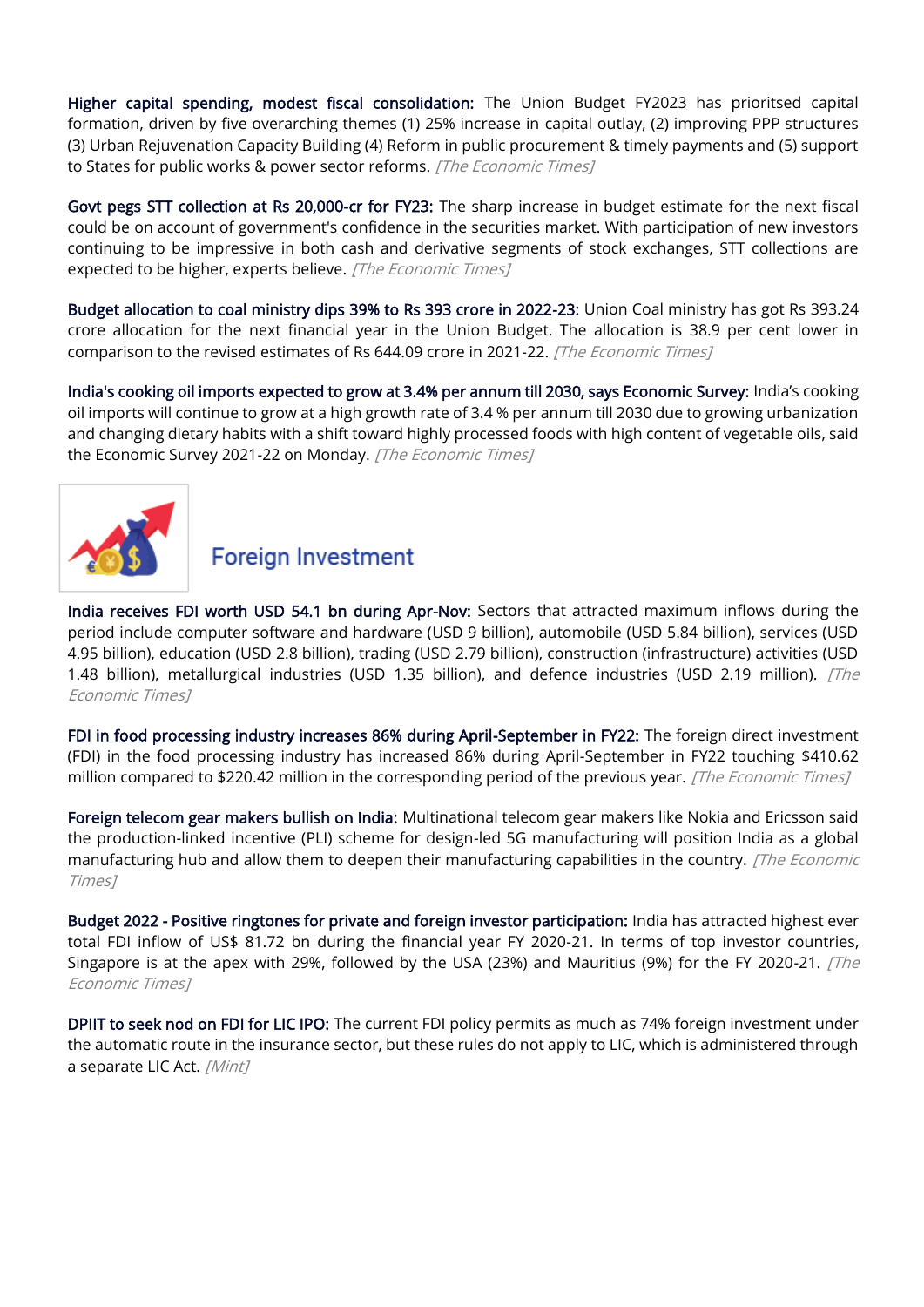

## **Trade Policy and Competitiveness**

[Petroleum products driving India's exports, agri trade growing at 23%](https://economictimes.indiatimes.com/small-biz/trade/exports/insights/petroleum-products-driving-indias-exports-agri-trade-growing-at-23-eco-survey-2022/articleshow/89247953.cms) - Eco Survey 2022: Exporting goods worth \$301.4 billion, India has already attained over 75% of its ambitious export target of \$400 billion set for 2021- 22, reveals the Economic Survey 2021-22. [The Economic Times]

[Global container shortage 'will remain a persistent problem' - Economic Survey 2021-22:](https://economictimes.indiatimes.com/small-biz/trade/exports/insights/global-container-shortage-will-remain-a-persistent-problem-economic-survey-2021-22/articleshow/89242862.cms) The Index stands at \$ 9,698.33 per 40ft container as of 20th January 2022. This is \$ 6,656 higher than the five-year average and remains 82 per cent higher than a year earlier. [The Economic Times]

[Exports rise by 23.69 pc to USD 34 billion in January:](https://economictimes.indiatimes.com/news/economy/foreign-trade/exports-rise-by-23-69-pc-to-usd-34-bn-in-jan/articleshow/89279417.cms) The country's exports rose by 23.69 per cent to USD 34.06 billion in January on healthy performance by engineering, petroleum and gems and jewellery segments. [The Economic Times]

[Survey pitches for FTA push to diversify export basket, destinations:](https://economictimes.indiatimes.com/news/economy/foreign-trade/survey-pitches-for-fta-push-to-diversify-export-basket-destinations/articleshow/89245144.cms) India is negotiating such FTAs with countries including the UK, Australia, European Union (EU), Canada and the UAE. It is also reviewing its existing trade agreements with nations such as Singapore and ASEAN. [The Economic Times]

[Looking at new markets to push apparel exports - AEPC chairman:](https://economictimes.indiatimes.com/industry/cons-products/garments-/-textiles/looking-at-new-markets-to-push-apparel-exports-aepc-chairman/articleshow/89220526.cms) Apparel exporters' body AEPC on Sunday said it is looking at new markets such as Latin America, Australia and Israel to push the country's exports, which are expected to record healthy growth during the current fiscal and in 2022-23. [The Economic Times]

[51 projects sanctioned under Trade Infra for Export Scheme till January-end:](https://economictimes.indiatimes.com/news/economy/foreign-trade/51-projects-sanctioned-under-trade-infra-for-export-scheme-till-january-end/articleshow/89303949.cms) Under the scheme, financial assistance in the form of grant-in-aid is provided to central/ state government-owned agencies for setting up or upgrading export infrastructure. The scheme has been further extended for the period 2021-22 to 2025-26 with a total outlay of Rs 360 crore. [The Economic Times]

[India's imports from China rise to \\$78.88 billion during Jan-Nov 2021:](https://www.business-standard.com/article/economy-policy/india-s-imports-from-china-rise-to-78-88-billion-during-jan-nov-2021-122020201308_1.html) India's exports to China have increased by 24 per cent to USD 21.54 billion during January-November 2021, while imports jumped to USD 78.88 billion in the same period as against USD 52.16 billion in the corresponding period of 2020. [Business Standard]



## **Corporate Governance**

[Extension of 15% tax rate for new companies set to boost India's manufacturing aspirations:](https://economictimes.indiatimes.com/news/company/corporate-trends/extension-of-15-tax-rate-for-new-companies-set-to-boost-indias-manufacturing-aspirations/articleshow/89279141.cms) The government's plan to extend the benefit of the concessional corporate tax rate of 15% till March 2024 for newly incorporated manufacturing companies is set to give India the much-needed competitive edge. [The Economic Times]

[Tata Power, Apollo Tyres ink pact to deploy EV charging stations:](https://www.thehindubusinessline.com/companies/tata-power-apollo-tyres-ink-pact-to-deploy-ev-charging-stations/article64964937.ece) Tata Power and Apollo Tyres Ltd on Thursday announced a strategic partnership to deploy public electric vehicle charging stations to strengthen their green mobility commitments. [The Hindu BusinessLine]

[Dalmia Bharat to invest Rs 9,000 crore in expanding cement capacity:](https://economictimes.indiatimes.com/industry/indl-goods/svs/cement/dalmia-bharat-to-invest-rs-9000-crore-in-expanding-cement-capacity/articleshow/89233159.cms) Dalmia Bharat is planning to increase its cement capacity to more than 48 million tonnes (MT) by the end of fiscal 2024 from the current 35.9 MT.  $/$ The Economic Times]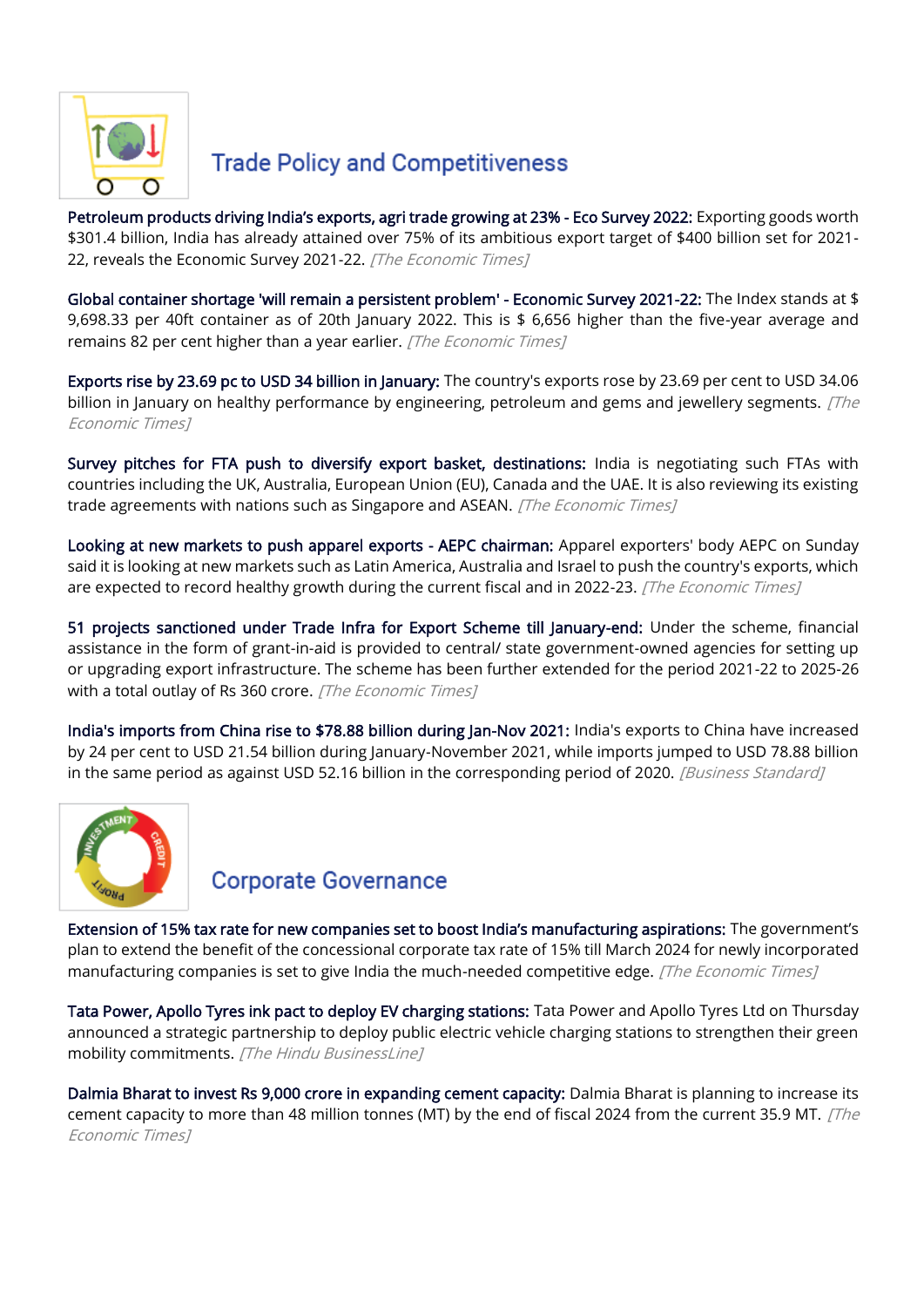

## **MSMEs and Start-ups**

Budget 2022 - 8 MSME-[related announcements FM Sitharaman made and here'](https://www.financialexpress.com/budget/msme-eodb-budget-2022-8-msme-related-announcements-fm-nirmala-sitharaman-made-and-heres-what-experts-have-to-say/2423236/)s what experts have to say: Credit availability to MSMEs remained the centrepiece in the announcements related to the MSME sector by Finance Minister Nirmala Sitharaman in her budget presentation on Tuesday. [Financial Express]

[Indian startups generated over 6 lakh jobs - President Kovind:](https://economictimes.indiatimes.com/jobs/indian-startups-generated-over-6-lakh-jobs-president-kovind/articleshow/89241648.cms) India, accounting for 70 unicorns, added a record number of new unicorns (42) in 2021 across 18 sectors, third highest after the US and China, with a cumulative valuation of newly-added unicorns standing around \$90 billion, according to the report. [The Economic Times]

[Rs 6,000-cr programme to rate MSMEs to be rolled out in 5 yrs - Sitharaman:](https://economictimes.indiatimes.com/small-biz/sme-sector/rs-6000-cr-programme-to-rate-msmes-to-be-rolled-out-in-5-yrs-sitharaman/articleshow/89266904.cms) As part of initiatives to promote digital infrastructure, a desh stack e-portal will be launched, she noted in her presentation of the Union Budget for 2022-23. [The Economic Times]

[Tax incentive for startups increased by one year - FM Sitharaman:](https://economictimes.indiatimes.com/industry/banking/finance/tax-incentive-for-startups-increased-by-one-year-fm-sitharaman/articleshow/89267779.cms) Startups have emerged as a growth driver for the economy. Tax incentives for startups increased from three years to four years of incorporation. [The Economic Times]

[Only one city added more startups than Bengaluru in 2021:](https://economictimes.indiatimes.com/news/company/corporate-trends/only-one-city-added-more-startups-than-bengaluru-in-2021/articleshow/89244210.cms) In Delhi, over 5,000 recognised startups were added between April 2019 and December 2021 while 4,514 startups were added in Bengaluru. However, Maharashtra has the highest number of 'recognised' startups, at 11,308. [The Economic Times]



## **Employment and Industrial Relations**

[EPFO data suggests a significant acceleration in formalisation of the job market - Economic Survey:](https://economictimes.indiatimes.com/jobs/epfo-data-suggests-a-significant-acceleration-in-formalisation-of-the-job-market-economic-survey/articleshow/89244654.cms) The latest payroll data of EPFO shows that the net addition in EPF subscribers reached 13.95 lakh during the month of November, the survey said. [The Economic Times]

[PLI scheme may generate 6 million jobs in next 5 years - FM Sitharaman:](https://www.business-standard.com/budget/article/pli-scheme-may-generate-6-million-jobs-in-next-5-years-fm-sitharaman-122020100561_1.html#:~:text=5-,PLI%20scheme%20may%20generate%206%20million,next%205%20years%3A%20FM%20Sitharaman&text=The%20Production%2DLinked%20Incentive%20(PLI,Nirmala%20Sitharaman%20said%20on%20Tuesday.) The Production-Linked Incentive (PLI) scheme across 14 sectors, including IT hardware manufacturing, has the potential to generate at least 60 lakh (6 million) new job opportunities, Finance Minister Nirmala Sitharaman said on Tuesday. [Business Standard]

[Skills initiatives to boost employability; execution key:](https://economictimes.indiatimes.com/jobs/skills-initiatives-to-boost-employability-execution-key/articleshow/89274928.cms) The finance minister, Nirmala Sitharaman, on Tuesday announced that skilling programmes and partnerships with the industry would be reoriented to promote continuous skilling avenues, sustainability, and employability. [The Economic Times]

[EPFO onboards over 7000 Air India employees:](https://economictimes.indiatimes.com/industry/transportation/airlines-/-aviation/epfo-onboards-over-7000-air-india-employees/articleshow/89205476.cms) Over 7000 employees of Air India will now be provided social security coverage under the Employees Provident Fund Organistaion, effective from December 1, 2021. [The Economic Times]

[India's unemployment rate falls sharply to 6.57 pc, lowest since March 2021](https://economictimes.indiatimes.com/news/economy/indicators/indias-unemployment-rate-falls-sharply-to-6-57-pc-lowest-since-march-2021-cmie/articleshow/89305656.cms) – CMIE: India's unemployment rate witnessed a sharp decline to 6.57 per cent in January, the lowest since March 2021, as the country gradually recovers with easing of restrictions following a decline in Omicron cases, according to CMIE. [The Economic Times]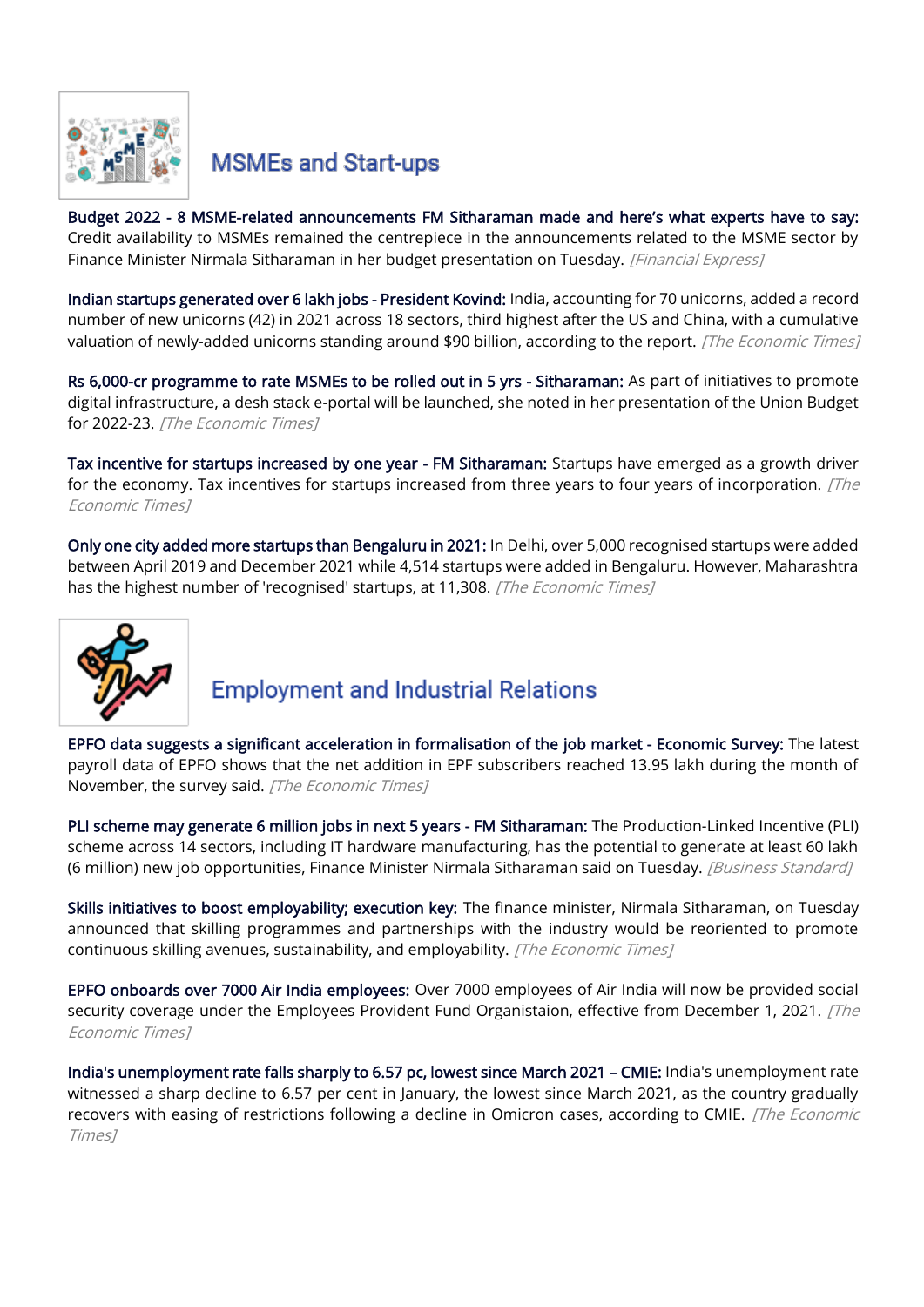[Centre allocates Rs 73,000 crore to MGNREGA, 25.51 pc lower than 2021-22 revised estimate:](https://economictimes.indiatimes.com/news/economy/policy/centre-allocates-rs-73000-crore-to-mgnrega-25-51-pc-lower-than-2021-22-revised-estimate/articleshow/89274483.cms) This is 25.51 per cent less than the revised estimate for the current financial year. Finance Minister Nirmala Sitharaman had allocated Rs 73,000 crore for the Mahatma Gandhi National Rural Employment Guarantee Programme in last year's budget too. However, this was later revised to Rs 98,000 crore on account of higher demand for the work. [The Economic Times]



#### **Industrial Finance**

[Scheduled commercial banks to set up 75 digital banks in 75 districts](https://economictimes.indiatimes.com/industry/banking/finance/banking/scheduled-commercial-banks-to-set-up-75-digital-banks-in-75-districts-fm/articleshow/89267813.cms) – FM: Scheduled commercial banks will set up 75 digital banks in 75 districts to encourage digital payments, Finance Minister Nirmala Sitharaman said on Tuesday. [The Economic Times]

[Post offices in India to be connected to core banking system - FM Nirmala Sitharaman:](https://economictimes.indiatimes.com/industry/banking/finance/banking/all-1-5-lakh-post-offices-in-india-to-be-connected-to-core-banking-system-fm-nirmala-sitharaman/articleshow/89267465.cms) It will enable people to access their account online and also transfer money within post office accounts and to other banks.  $[The$ Economic Times]

[RBI to issue Central Bank Digital Currency in FY23 - FM Sitharaman in Budget:](https://economictimes.indiatimes.com/industry/banking/finance/banking/rbi-to-issue-central-bank-digital-currency-in-fy23-fm-sitharaman-in-budget/articleshow/89267237.cms) Digital rupee to be issued using Blockchain and other technologies by the RBI starting 2022-23. This will give a big boost to the economy. [The Economic Times]



## **Technology and Innovation**

[Digital currency can be exchanged for cash, says PM Narendra Modi:](https://www.business-standard.com/budget/article/digital-rupee-can-be-exchanged-for-cash-pm-narendra-modi-122020200888_1.html) Addressing the 'Atmanirbha Arthavyavastha' (self-reliant economy) symposium organised by the BJP, PM said the central bank digital currency or the digital rupee will make online payments more secure and risk free and boost digital economy in the years to come. [Business Standard]

[UPI currently the single largest retail payment platform in the country - Economic Survey:](https://economictimes.indiatimes.com/industry/banking/finance/upi-currently-the-single-largest-retail-payment-platform-in-the-country-economic-survey/articleshow/89242932.cms) UPI carried out 4.6 billion transactions worth Rs 8.26 lakh crore in December 2021. One of the initial objectives of UPI, to replace cash for low value transactions, seems to have been met. Half of transactions through UPI were below Rs 200. [The Economic Times]

[Budget 2022 - Telecom sector gets a top-up for digital connectivity:](https://www.business-standard.com/budget/article/budget-2022-telecom-sector-gets-a-top-up-for-digital-connectivity-122020101589_1.html) The government has promised to roll out 5G, enhance broadband services in rural areas, and boost local manufacturing under the productivity-linked incentive scheme in the Union Budget for 2022-23. [Business Standard]



## Industrial Infrastructure, Clusters and SEZs

[Gati Shakti - Expect infra to gain speed:](https://economictimes.indiatimes.com/news/economy/infrastructure/gati-shakti-expect-infra-to-gain-speed/articleshow/89284354.cms) The greater connectivity that will result from these projects is expected to lead to better economic opportunities for underserved communities, especially small farmers and small and medium enterprises through new roads, cargo terminals and logistics parks. [The Economic Times]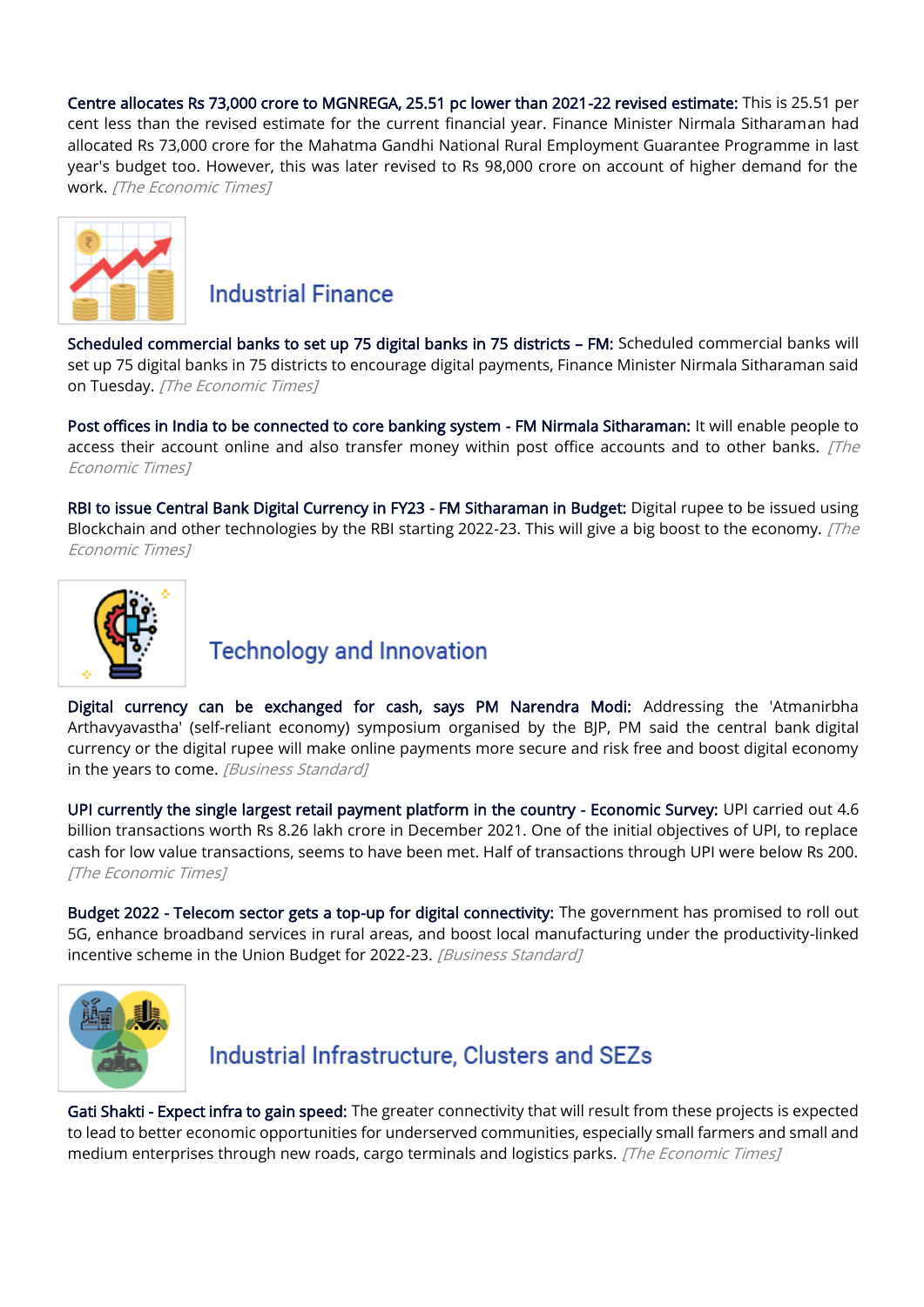[Budgetary allocation to rural roads raised by 36 pc with special focus on left wing affected areas:](https://economictimes.indiatimes.com/news/economy/infrastructure/budgetary-allocation-to-rural-roads-raised-by-36-pc-with-special-focus-on-left-wing-affected-areas/articleshow/89277384.cms) The allocation to Pradhan Mantri Gram Sadak Yojana (PMGSY), the rural roads construction scheme, in the budget for the year 2022-23 was raised by whopping 36 per cent to Rs 19,000 crore, from Rs 14,000 crore. [The Economic Times]

[Data centre, energy storage system to be given infrastructure status](https://economictimes.indiatimes.com/news/economy/infrastructure/data-centre-energy-storage-system-to-be-given-infrastructure-status-fm/articleshow/89268291.cms) – FM: Finance Minister Nirmala Sitharaman on Tuesday said data centre and energy storage system will be given infrastructure status to provide easy financing to the sector. [The Economic Times]

[Budget 2022 - SEZ Act getting ready for a makeover:](https://economictimes.indiatimes.com/news/economy/policy/budget-2022-sez-act-getting-ready-for-a-makeover/articleshow/89285578.cms) In her Budget speech on Tuesday, finance minister Nirmala Sitharaman said the SEZ Act will be replaced with a new legislation that would enable the states to become partners in "development of enterprise and service hubs". [The Economic Times]

[Highways to be expanded by 25,000 km - FM Nirmala Sitharaman:](https://economictimes.indiatimes.com/news/economy/infrastructure/highways-to-be-expanded-by-25000-km-fm-nirmala-sitharaman/articleshow/89265660.cms) PM Gati Shakti Master Plan for Expressways will be formulated in 2022-23 to facilitate the faster movement of people and goods. The national highways network will be expanded by 25,000 km in 2022-23. [The Economic Times]

[Gati Shakti - With ULIP, Budget wants to put \\$150 billion logistics sector in the fast lane:](https://economictimes.indiatimes.com/small-biz/sme-sector/gati-shakti-with-ulip-budget-wants-to-put-150-billion-logistics-sector-in-the-fast-lane/articleshow/89313268.cms) PM GatiShakti is a transformative approach for economic growth and sustainable development. The approach is driven by seven engines, namely, roads, railways, airports, ports, mass transport, waterways, and logistics infrastructure.  $[The$ Economic Times]

[400 new Vande Bharat trains announced in Budget:](https://economictimes.indiatimes.com/industry/transportation/railways/400-new-vande-bharat-trains-announced-in-budget/articleshow/89265876.cms) Finance Minister Nirmala Sitharaman on Tuesday announced that 400 new Vande Bharat trains will be introduced and the Railways will also develop new products for small farmers and MSMEs. [The Economic Times]



## Sustainable Industrialisation

[PLI scheme to aid creation of 45 GW of solar equipment making capacity - RK Singh:](https://economictimes.indiatimes.com/industry/renewables/pli-scheme-to-aid-creation-of-45-gw-of-solar-equipment-making-capacity-rk-singh/articleshow/89277266.cms) It is proposed in the General Budget presented in Lok Sabha on Tuesday that the funding under the PLI scheme for domestic solar cells and module manufacturing will be increased to Rs 24,000 crore from the existing Rs 4,500 crore.  $[The$ Economic Times]

[Construction of 21 greenfield airports approved, says President Kovind:](https://economictimes.indiatimes.com/news/economy/infrastructure/construction-of-21-greenfield-airports-approved-says-president-kovind/articleshow/89243426.cms) The Narendra Modi government has accorded approval for the construction of 21 greenfield airports in the country, President Ram Nath Kovind said on Monday. Among them, the country's biggest airport is coming up at Gautam Buddha Nagar district in Uttar Pradesh. [The Economic Times]

[Battery-swap policy to push EV adoption in public fleet:](https://economictimes.indiatimes.com/industry/renewables/battery-swap-policy-to-push-ev-adoption-in-public-fleet/articleshow/89284266.cms) A government policy for battery swapping is seen giving a boost to the domestic electric vehicle (EV) industry, especially on the public transport front, as it will provide an affordable solution to the issue of charging range anxiety. [The Economic Times]

[Despite push for renewables, demand for coal may be 1.3-1.5 BT by 2030 - Economic Survey:](https://economictimes.indiatimes.com/industry/energy/power/despite-push-for-renewables-demand-for-coal-may-be-1-3-1-5-bt-by-2030-economic-survey/articleshow/89243516.cms) Despite the push for renewables, as per the Draft National Energy Policy of Niti Aayog, the demand for coal is likely to remain in the range of 1.3-1.5 billion tonne by 2030, the Economic Survey 2021-22 said. [The Economic Times]